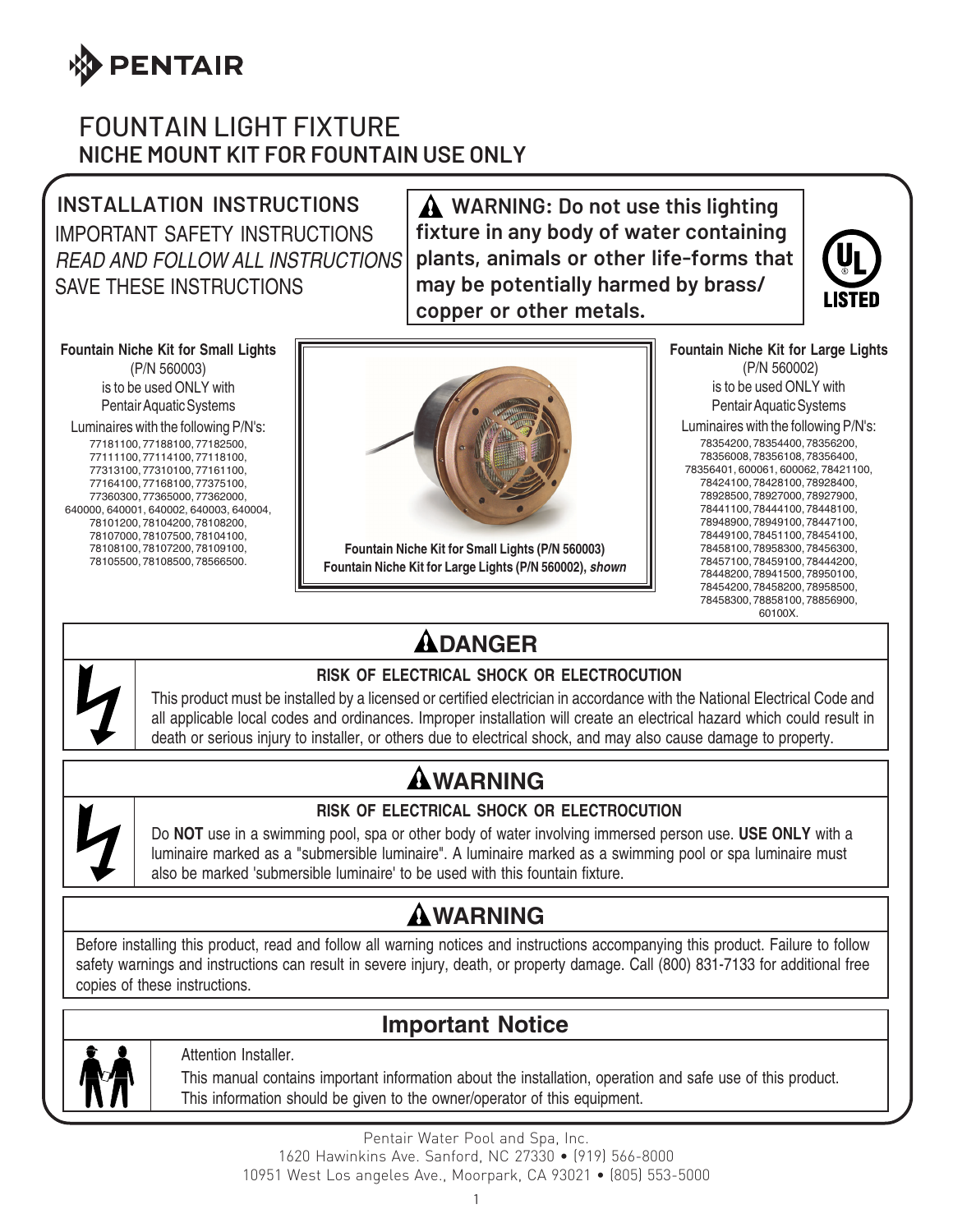### **Section I. Installing Fountain Light Fixture — Niche Mount**

- A. Preparatory steps which must be completed by the electrician before the light fixture is installed:
	- 1. Verify that the fountain meets the requirements of the current National Electrical Code and all local codes and ordinances. A licensed or certified electrician must install the electrical system to meet or exceed those requirements before the underwater light is installed.
	- 2. Verify that the lighting circuit has a Ground Fault Circuit Interrupter (GFCI) for line voltage models and has an appropriately rated circuit breaker.
	- 3. The wet niche must be properly installed so that the top of the underwater light's lens is at least 2 inches below the surface of the water.
	- 4. The wet niche must be properly electrically bonded and grounded via the #8 AWG ground connector located at the rear of the niche.
- B. Steps to perform after the electrical system requirements are met:
	- 1. Assemble the screws and nuts to the stainless steel face ring of the light being used. See Figure 1.
	- 2. Feed the cord through conduit to the Junction Box, leaving some length of cord at the light fixture to coil around the light. This length of cord around the light allows the light to be pulled out of the water and



serviced conveniently without having to disconnect the light from the J-Box.

- 3. Ensure that the length of exposed cord in the fountain is no more than 10 ft. (3 m).
- 4. Cut the cord at the Junction Box, leaving at least 6 inches of cord to make connections.
- 5. Strip 6 inches of the outer cord jacket to expose the three insulated wires be careful not to damage the insulation on the three inner wires.
- 6. Connect all three wires to the corresponding circuit wires in the Junction Box and secure the Junction Box cover in place.
- 7. Place the light assembly into the niche and tighten special pilot screw.
- 8. Position and secure the rock guard with the acorn nuts provided. To ensure proper positioning, align the pilot screw of the light with the pilot screw hole of the rock guard. Refer to Figure 1.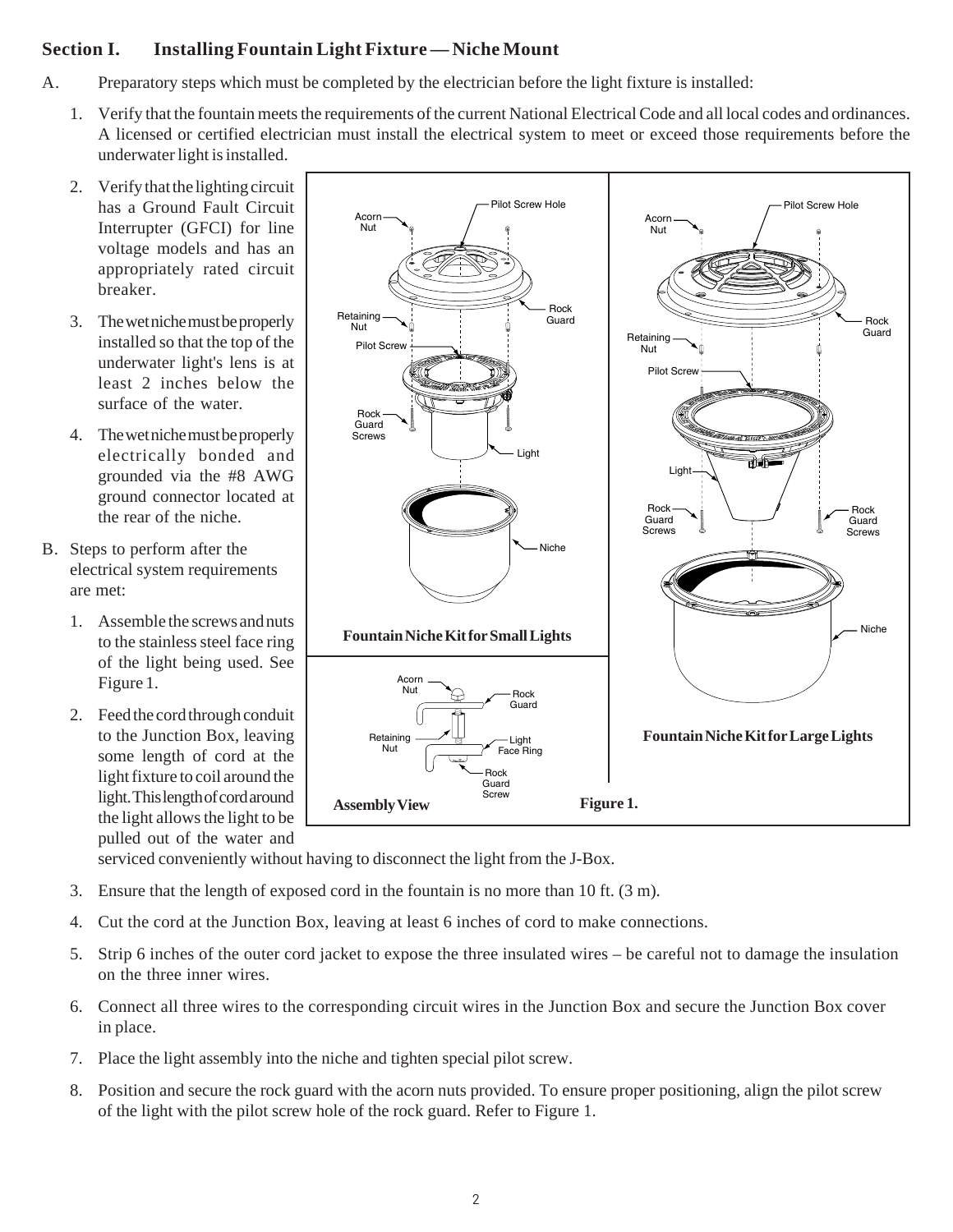# **WARNING**

Never operate this underwater light for more than 10 seconds unless it is totally submerged in water. Without total submersion, the light assembly will get extremely hot, which may result in serious burns or in breakage of the lamp or lens. This may result in serious injury to pool/spa users, installers, or bystanders, or in damage to property.

- 9. Fill the fountain until the light is completely submerged in water before operating it for more than 10 seconds. Entire fixture must be at least 2 inches below water level.
- 10. Turn on main switch or circuit breaker, as well as the switch that operates the light itself, to check for proper operation. Refer to Operating Instructions of the light.



#### **Section II. Technical Data**

A. Replacement Parts

| Item P/N | <b>Description</b> |
|----------|--------------------|
| No.      |                    |

1 570011 Fountain Niche Screw Kit



### SAVE THESE INSTRUCTIONS